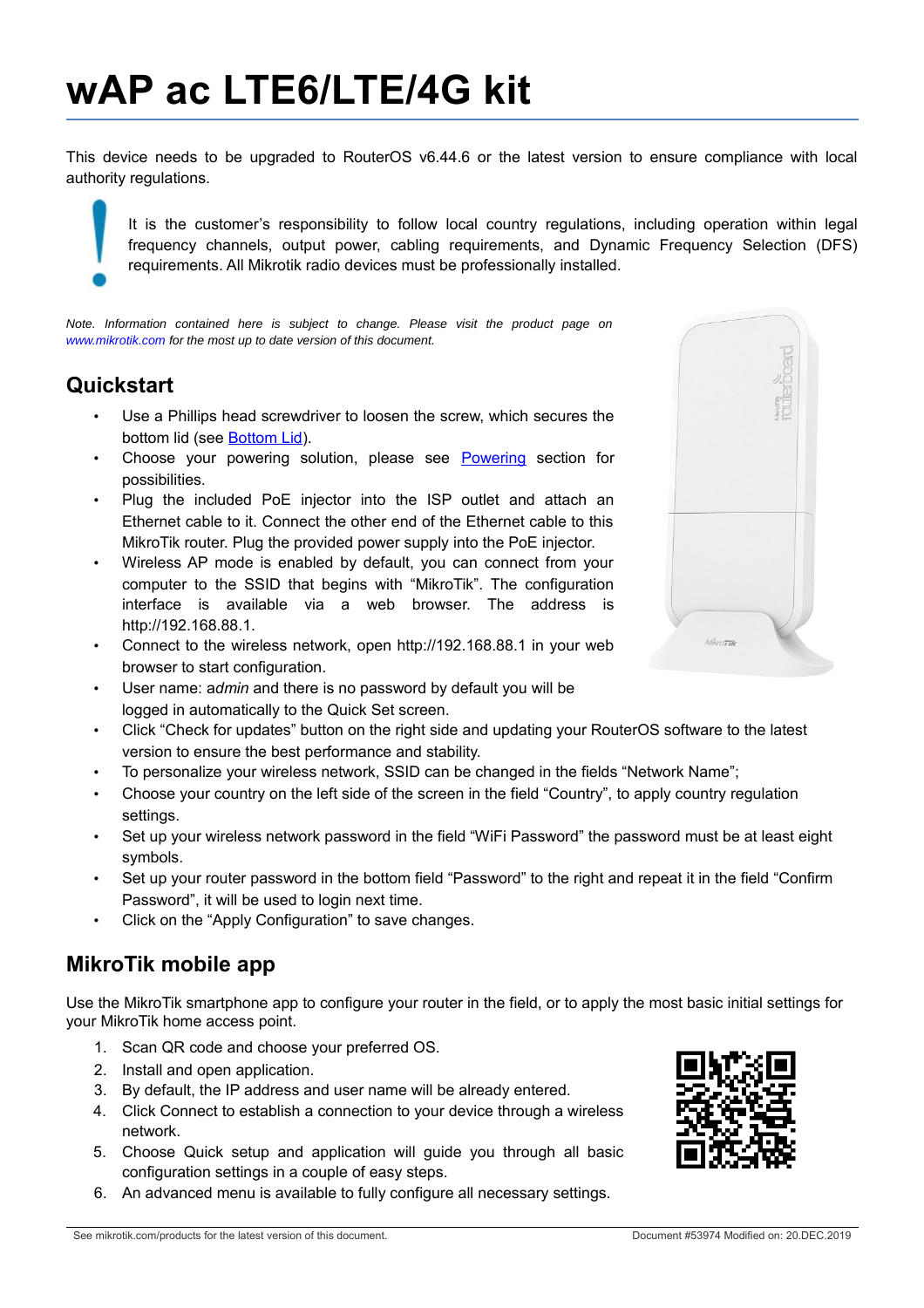### **Safety Warnings**

Before you work on any equipment, be aware of the hazards involved with electrical circuitry and be familiar with standard practices for preventing accidents.

Read the installation instructions before connecting the system to the power source.

This equipment is to be installed by trained and qualified personnel, as per these installation instructions. The installer is responsible for obtaining any required local or national safety inspections of the structural integrity of the installation by the local authority/inspection department.

All installation methods for mounting an access point on any wall surface is subject to the acceptance of local jurisdiction.

The Installation of the equipment must comply with local and national electrical codes.

This unit is intended to be mounted outdoors on a pole. Please read the mounting instructions carefully before beginning installation. **Failure to use the correct hardware and configuration or to follow the correct procedures could result in a hazardous situation to people and damage to the system.**

We cannot guarantee that no accidents or damage will occur due to the improper use of the device. Please use this product with care and operate at your own risk.

#### <span id="page-1-0"></span>**Powering**

The device accepts power from the power jack or from the Ethernet port:

- Direct-input power jack (5.5 mm outside and 2 mm inside, female, pin positive plug) accepts 12-57 V  $-$  DC;
- Ethernet port accepts 802.3af/at PoE 18-57  $V = DC$ .

The power consumption under maximum load can reach 16 W. Please attach ground (earth) wire to the screw under the bottom lid.

Connecting to a PoE Adapter:

- 1. Connect the Ethernet cable from the device to the PoE+DATA port of the PoE adapter;
- 2. Connect an Ethernet cable from your local network (LAN) to the PoE adapter;
- 3. Connect the power cord to the adapter, and then plug the power cord into a power outlet.

#### **Mounting**

The device can be mounted in several ways: pole, wall, ceiling or it can be placed in specially designed Mikrotik holder which comes with the package. The package also includes a drill hole template with detailed mounting instructions, to help you with the Ethernet cable installation and attachment to a ceiling or a wall. Steel bracket to put on the other side of a dropdown ceiling tile and two screws and wall anchors. Zip ties or steel clamps for mounting on the pole.

The IP rating scale for this device is IP54. When mounting outdoors, please ensure that any cable openings are directed downwards. We recommend using POE injector and proper grounding with Cat6 shielded cable. When using and installing this device please pay attention to Maximum Permissible Exposure (MPE) safety distance with a minimum of 35 cm between the radiator and your body.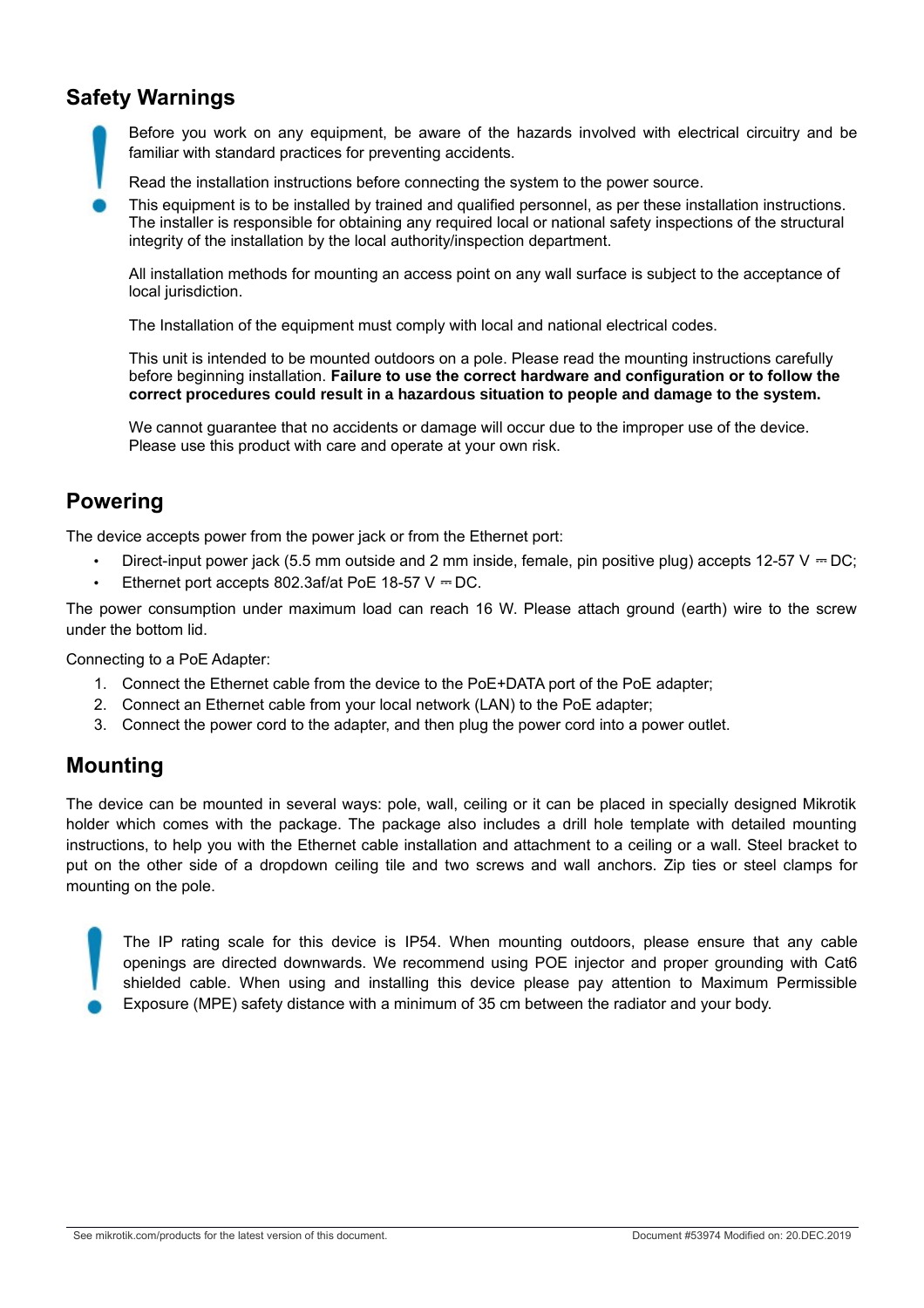#### **Mounting on the mast or pole:**

*\* It's recommended to use electrical tape to increase friction between materials.*

- 1. Mount plastic tie straps to steel bracket guiding them through holes.
- 2. Mount bracket to the device.
- 3. Secure them with a screw.
- 4. Mount and align the device on the pole or mast.
- 5. Guide Ethernet cable through the opening and connect to the Ethernet port.
- 6. Close bottom latch and secure with a screw.

It's recommended to secure Ethernet cable to the pole using zip ties. With the distance from the device approximately 30 cm.

#### **Mounting unit on the wall:**

- 1. Use included a template to mark spots for drilling holes. And if needed for Ethernet cable. Align accordingly, it will depend on how the device will be mounted finally.
- 2. Insert dowels if needed, depends on wall structure and material.
- 3. Place included steel bracket on the wall.
- 4. Use screws to secure it in the place.
- 5. Extend your Ethernet cable through the opening and connect to Ethernet port.
- 6. Mount the device on the steel bracket
- 7. Secure it in place with the screw.
- 8. Close bottom latch.

Avoid mounting the device on the low ground spot, as you won't be able to attach and close bottom latch.

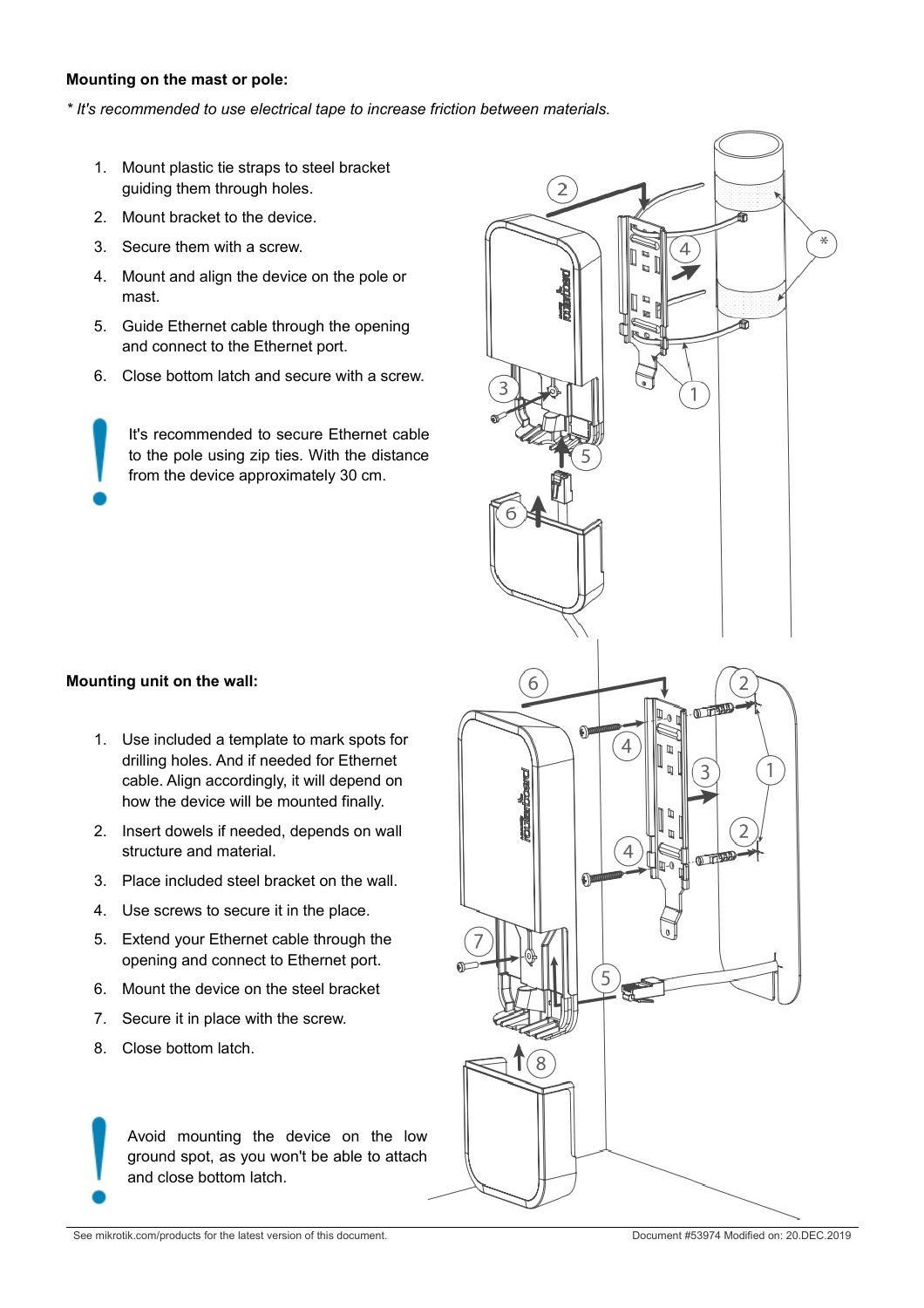#### **Mounting on the ceiling:**

A Special bracket is included in the package to mount on the drop ceiling. As it consists of two parts, to be attached on both sides of the ceiling tile.

- 1. Use the template to mark spots for holes.
- 2. Place both of mounting brackets on the spot.
- 3. Secure them together using screws.

Continue assembling in the same manner if mounting on the wall.

- 4. Extend your Ethernet cable through the opening and connect to Ethernet port.
- 5. Mount the device on the steel bracket.
- 6. Secure it in place with the screw.
- 7. Close bottom latch.



3

#### <span id="page-3-0"></span>**Bottom Lid**

- 1. Bottom lid is secured in place with the captive screw.
- 2. Use Philips PH2 screwdriver to unscrew it, but do not remove the screw completely.



3

3. Pull the cover to the opposite direction from the device to remove it.



4. Reassemble.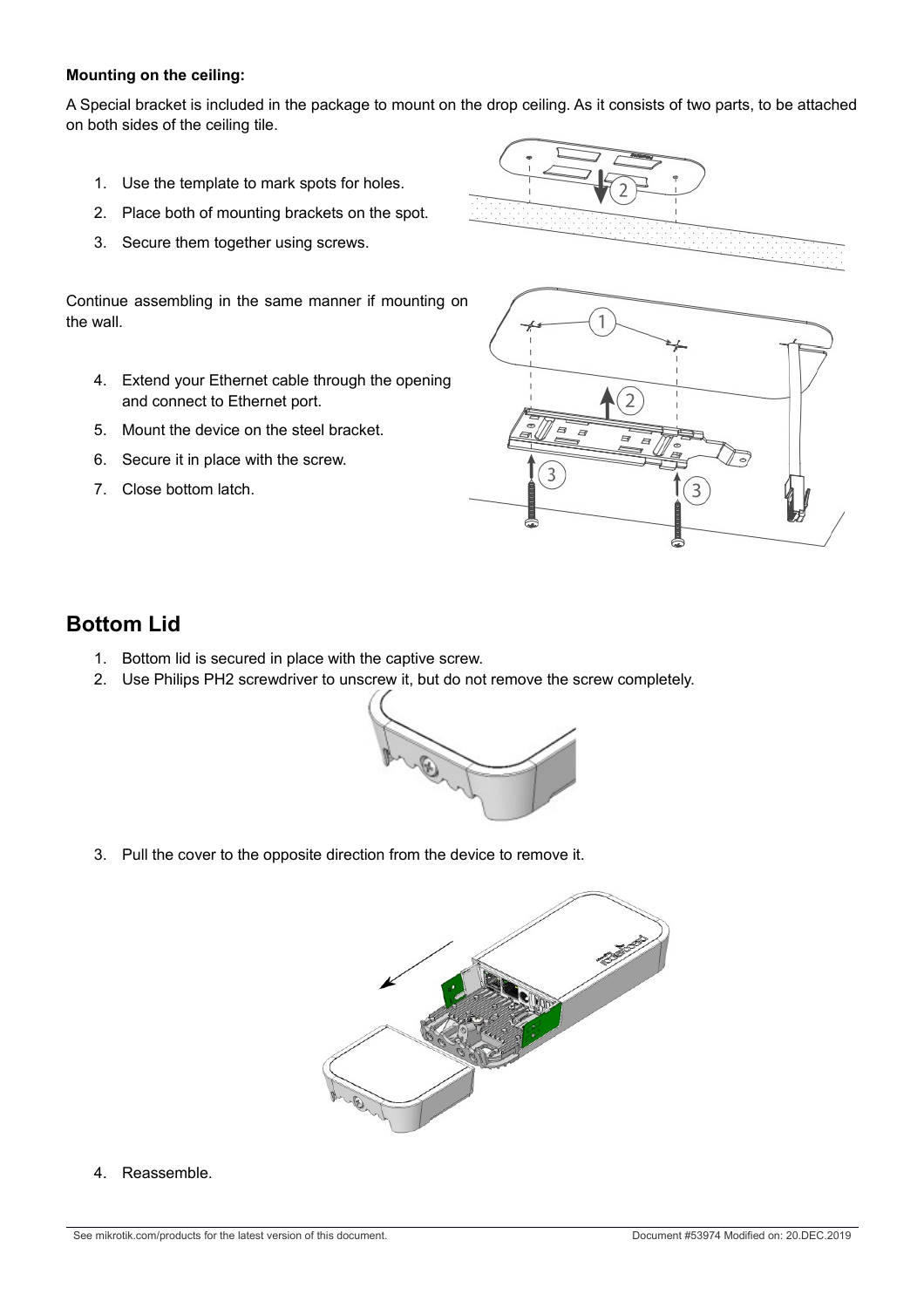# **Expansion slots and ports**

- Integrated two Wireless modules operating at 2.4 GHz and 5 GHz, supporting AP/CPE/P2P/repeater modes.
- Two Gigabit Ethernet ports, supporting automatic cross/straight cable correction (Auto MDI/X). Either straight or crossover cable can be used for connecting to other network devices.
- miniPCIe slot and SIM slot (can't be used separately) to be used with a modem.

#### **MiniPCIe slot usage**

The device is equipped with a miniPCIe slot with a factory installed LTE6,LTE or 4G card. A SIM slot is provided for use together with a miniPCIe modem. SIM slot is not usable separately. As additional you can install external antennas of your choice, this should be done by a qualified person, please follow safety precautions when handling electrical equipment, use a wrist grounding strap when unpacking and working with electrical components to avoid electrical discharge (ESD) damage.

To install the external antennas:

- 1. Remove the screw using Philips PH2 screwdriver and slide down the bottom lid to remove it;
- 2. Remove both screws below the power jack and slide out the wAP PCB board;



- 3. Disconnect the grey uFL connector from the MAIN antenna connector of the modem, disconnect the black cable from the other (or AUX) connector;
- 4. Remove two plastic doors using a flat screwdriver or similar tool and feed antenna wires through the holes and connect to the LTE6 card installed;
- 5. After you have reinserted the wAP board into the case and secured it with the screw that was removed earlier;
- 6. Slide in the SIM card from your mobile operator into the SIM slot, with the chip facing up. The slot accepts miniSIM (2FF);
- 7. The SIM slot protects the SIM card from falling out with a plastic latch. You can press the latch to the left side to unlock and then insert the SIM card or replacing it using tweezers or a similar tool.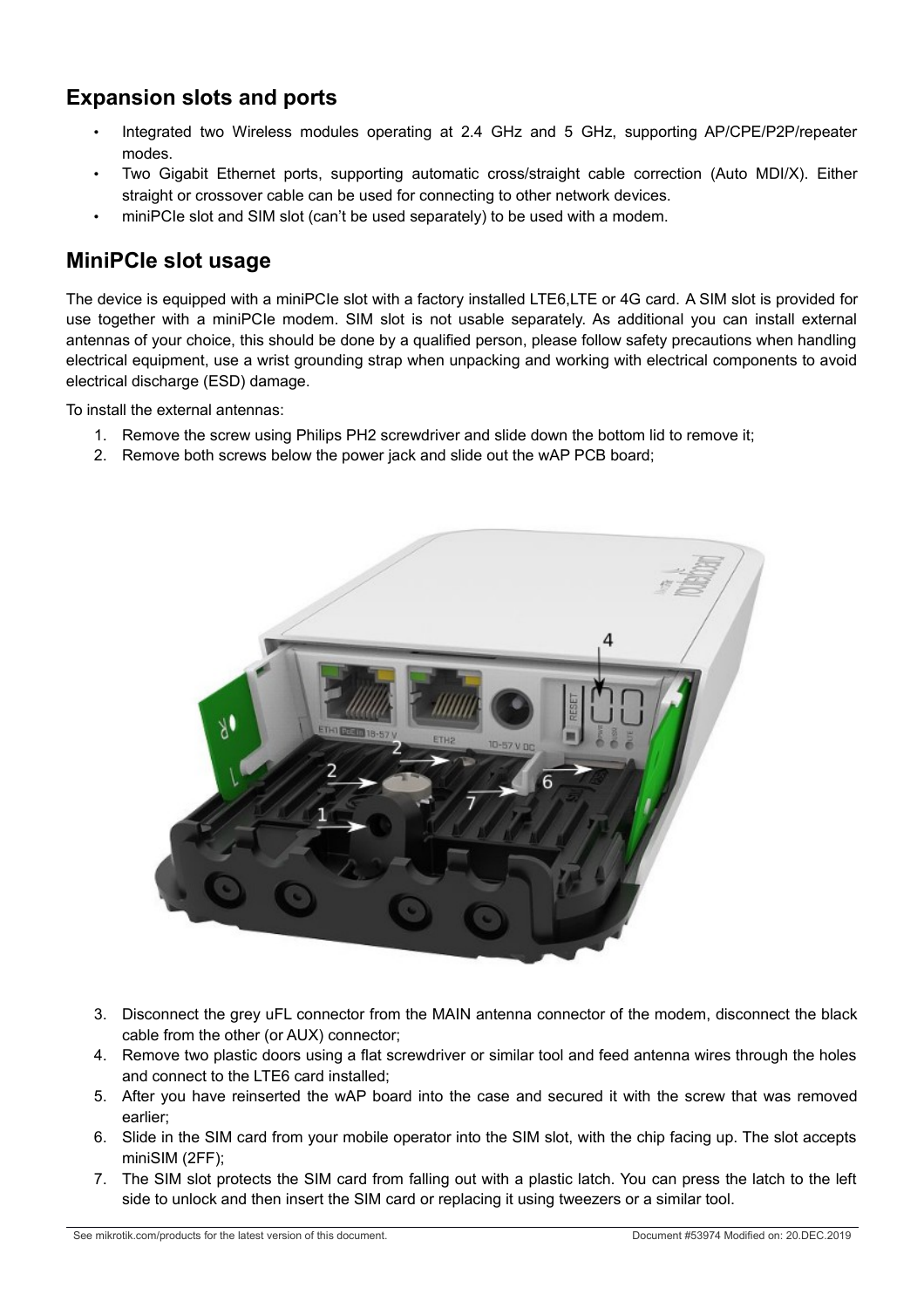# **Buttons and jumpers**

The reset button has three functions:

- Hold this button during boot time until LED light starts flashing, release the button to reset RouterOS configuration (total 5 seconds).
- Keep holding for 5 more seconds, LED turns solid, release now to turn on CAP mode. The device will now look for a CAPsMAN server (total 10 seconds).
- Or Keep holding the button for 5 more seconds until LED turns off, then release it to make the RouterBOARD look for Netinstall servers (total 15 seconds).

Regardless of the above option used, the system will load the backup RouterBOOT loader if the button is pressed before power is applied to the device. Useful for RouterBOOT debugging and recovery.

# **Configuration**

We recommend clicking the "Check for updates" button and updating your RouterOS software to the latest version to ensure the best performance and stability. RouterOS includes many configuration options in addition to what is described in this document. We suggest visiting the RouterOS documentation page to get yourself accustomed to the possibilities: http://mt.lv/help.

In case IP connection is not available, the Winbox tool (http://mt.lv/winbox) can be used to connect to the MAC address of the device from the LAN side (all access is blocked from the internet port by default).

It is possible to boot the device from a network, for reinstalling RouterOS for recovery purposes. This can be done from the first Ethernet port. See above how to do this.

### **Accessories**

Package includes the following accessories that come with the device:

- WAP outdoor case bracket AL, white:
- WAP ceiling mount bracket;
- WAP desk bracket;
- Cable tie (250x4,8 mm) material: nylon 66UL,color: natural, 2 pcs;
- Hose Clamp SUS304 (Philips type; clamping diameter range 35-70 mm);
- K-52 fastening set;
- K-50 locking set;
- WAP-drill-template, paper brochure;
- EU/US Switching Power Supply 24 V, 0.8 A, 19.2 W, 85.3%, VI, cable:150 cm Hor CMC;
- Gigabit POE injector;

# **Specifications**

For more information about this product, specification and pictures please visit our web page: https://mikrotik.com/product/wap\_ac\_lte6\_kit

[https://mikrotik.com/product/wap\\_ac\\_lte\\_kit](https://mikrotik.com/product/wap_ac_lte_kit)

[https://mikrotik.com/product/wap\\_ac\\_4g\\_kit](https://mikrotik.com/product/wap_ac_4g_kit)

# **Operating system support**

The device supports RouterOS software version 6.44.6. The specific factory installed version number is indicated in the RouterOS menu /system resource. Other operating systems have not been tested.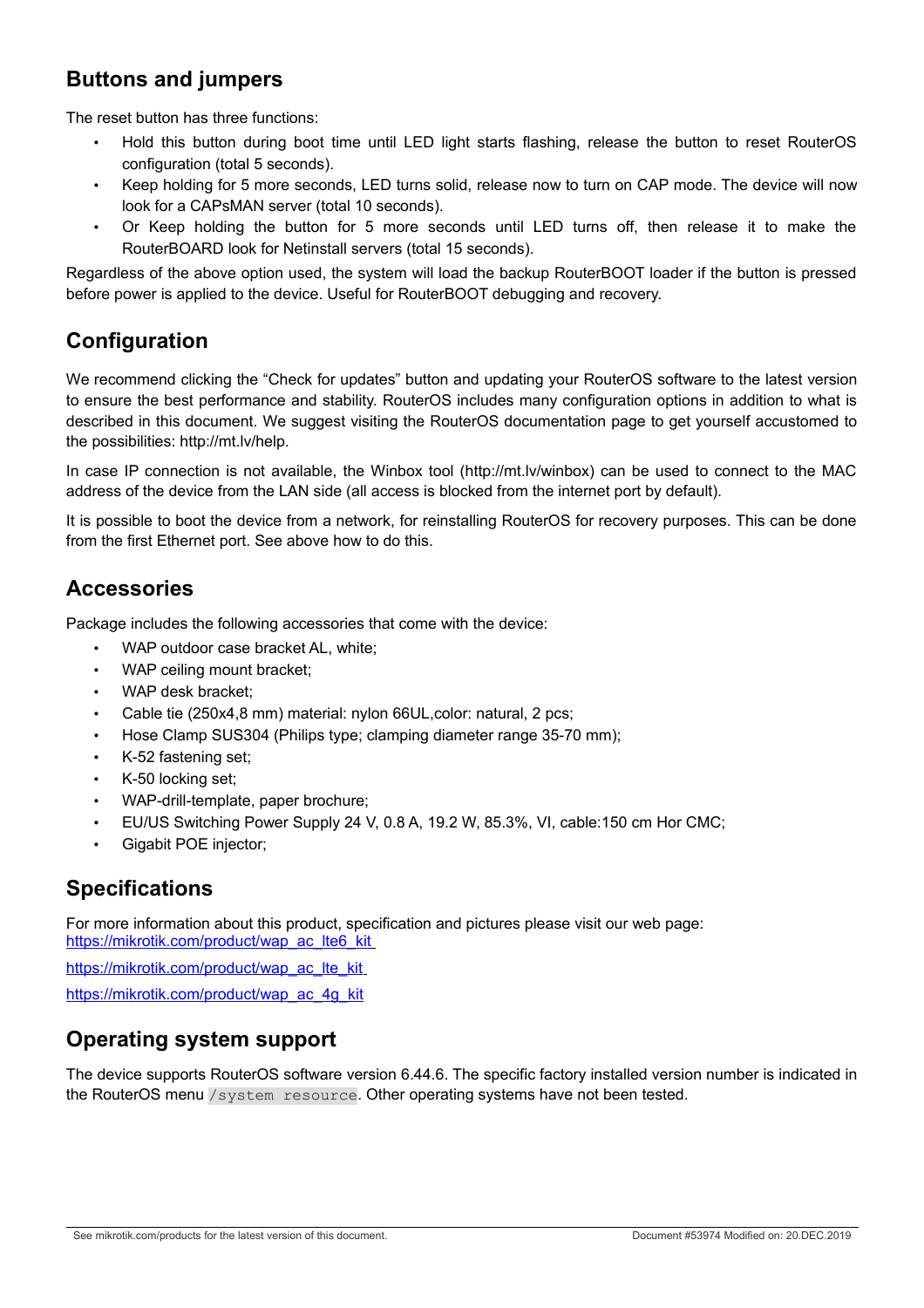### **Federal Communication Commission Interference Statement**

This equipment has been tested and found to comply with the limits for a Class A digital device, pursuant to Part 15 of the FCC Rules. These limits are designed to provide reasonable protection against harmful interference in a residential installation.



This equipment generates, uses and can radiate radio frequency energy and, if not installed and used in accordance with the instructions, may cause harmful interference to radio communications. However, there is no guarantee that interference will not occur in a particular installation. If this equipment does cause harmful interference to radio or television reception, which can be determined by turning the equipment off and on, the user is encouraged to try to correct the interference by one of the following measures:

- Reorient or relocate the receiving antenna.
- Increase the separation between the equipment and receiver.
- Connect the equipment into an outlet on a circuit different from that to which the receiver is connected.
- Consult the dealer or an experienced radio/TV technician for help.

FCC Caution: Any changes or modifications not expressly approved by the party responsible for compliance could void the user's authority to operate this equipment.

This device complies with Part 15 of the FCC Rules. Operation is subject to the following two conditions: (1) This device may not cause harmful interference, and (2) this device must accept any interference received, including interference that may cause undesired operation. This device and its antenna must not be co-located or operation in conjunction with any other antenna or transmitter.

IMPORTANT: Exposure to Radio Frequency Radiation.

This equipment complies with the FCC RF radiation exposure limits set forth for an uncontrolled environment. This equipment should be installed and operated with a minimum distance of 35 cm between the radiator and any part of your body.

| Model           | <b>FCC ID</b> | <b>Contains FCC ID</b> |
|-----------------|---------------|------------------------|
| wAP ac LTE6 kit | TV7WAPGR5AC2D | TV7R11ELTE6            |
| wAP ac LTE kit  | TV7WAPGR5AC2D | TV7R11FLTF             |
| wAP ac 4G kit   | TV7WAPGR5AC2D | TV7R11E4G              |

*For use of CBRS bands, the CBSD Category of the final Host equipment will be dependent on the power settings and antenna gain used.*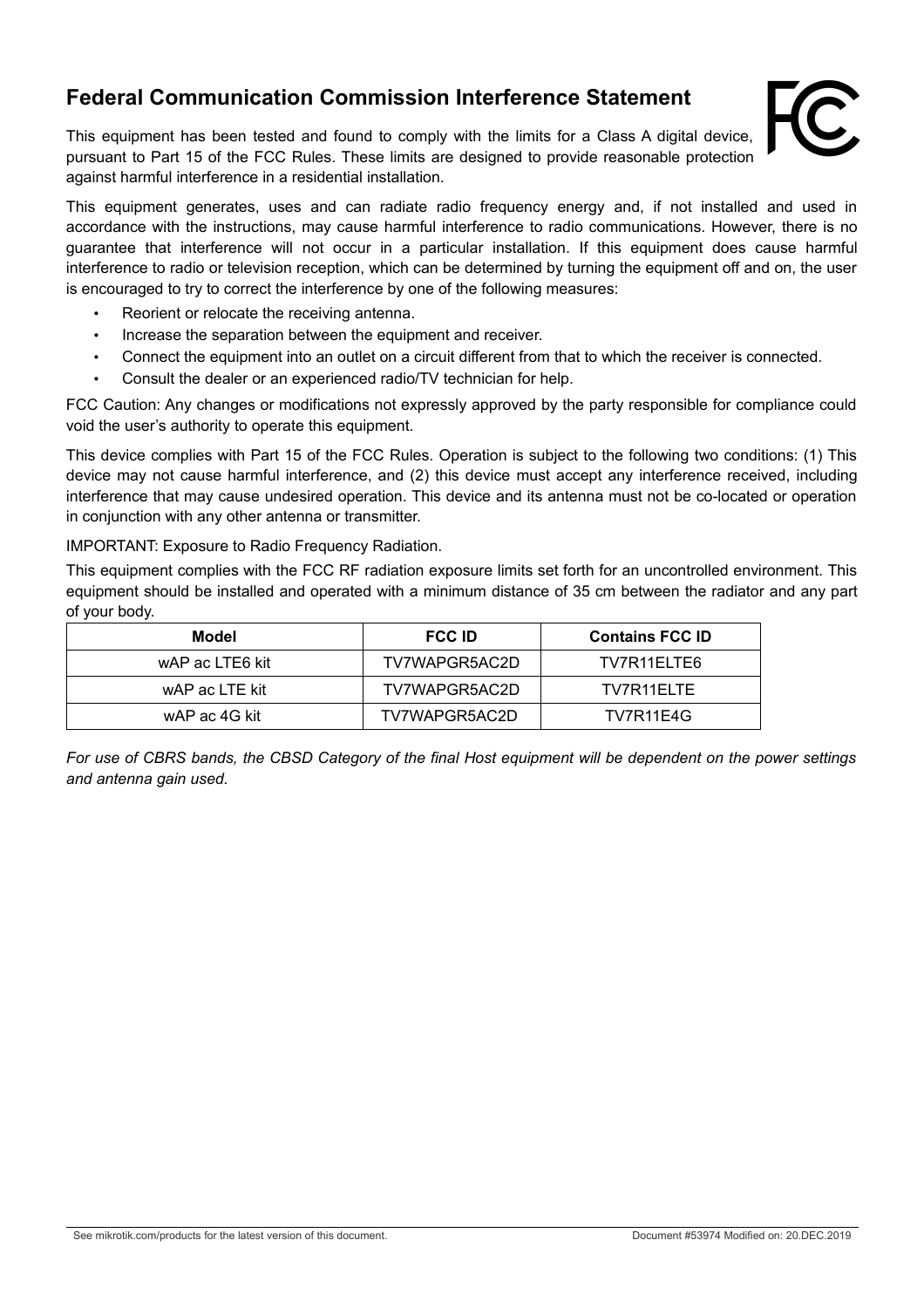# **Innovation, Science and Economic Development Canada**

This device contains licence-exempt transmitter(s)/receiver(s) that comply with Innovation, Science and Economic Development Canada's licence-exempt RSS(s). Operation is subject to the following two conditions:

- 1. This device may not cause interference;
- 2. This device must accept any interference, including interference that may cause undesired operation of the device.

L'émetteur/récepteur exempt de licence contenu dans le présent appareil est conforme aux CNR d'Innovation, Sciences et Développement économique Canada applicables aux appareils radio exempts de licence. L'exploitation est autorisée aux deux conditions suivantes:

- 1. L'appareil ne doit pas produire de brouillage;
- 2. L'appareil doit accepter tout brouillage radioélectrique subi, mźme si le brouillage est.

IMPORTANT: Exposure to Radio Frequency Radiation.

This equipment complies with the IC radiation exposure limits set forth for an uncontrolled environment. This equipment should be installed and operated with a minimum distance of 35 cm between the radiator and any part of your body.

Cet equipement est conforme aux limites d'exposition au rayonnement IC definies pour un environnement non controle. Cet equipement doit etre installe et utilise a une distance minimale de 35 cm entre le radiateur et toute partie de votre corps.

#### CAN ICES-3 (A)/NMB-3(A)

The device for operation in the band 5150–5250 MHz is only for indoor use to reduce the potential for harmful interference to co-channel mobile satellite systems.

les dispositifs fonctionnant dans la bande de 5150 ą 5250 MHz sont réservés uniquement pour une utilisation ą l'intérieur afin de réduire les risques de brouillage préjudiciable aux systčmes de satellites mobiles utilisant les mźmes canaux.

| Model           | IC               | <b>Contains IC</b> |
|-----------------|------------------|--------------------|
| wAP ac LTE6 kit | 7442A-WAPGR5AC2D | 7442A-R11ELTE6     |
| wAP ac LTE kit  | 7442A-WAPGR5AC2D | 7442A-R11ELTE      |
| wAP ac 4G kit   | TV7WAPGR5AC2D    | TV7R11E4G          |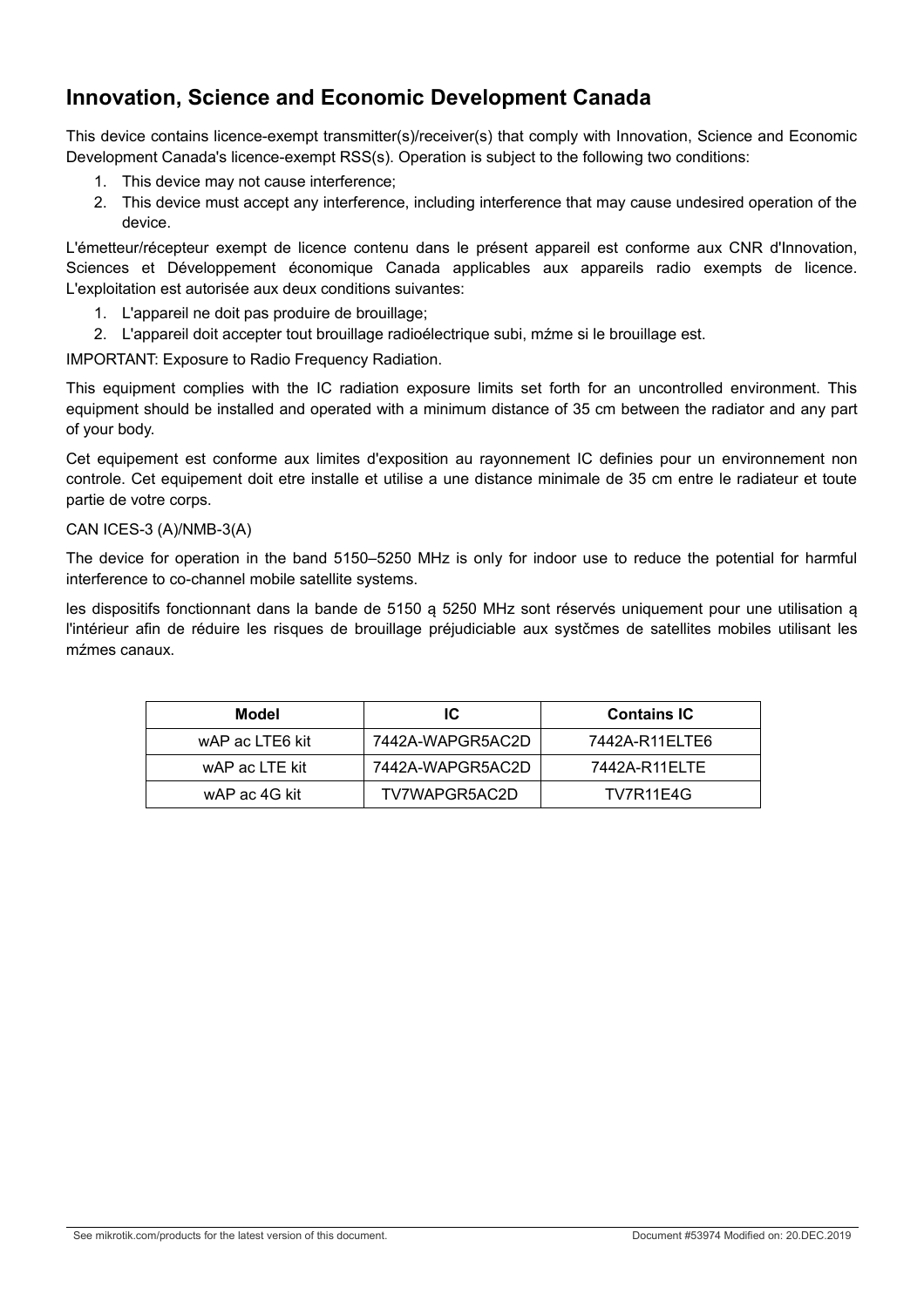#### **CE Declaration of Conformity**

Manufacturer: Mikrotikls SIA, Brivibas gatve 214i Riga, Latvia, LV1039.

|    | $m$ ananao $m$ . Iviini olinis Oli I, Drivibas yatvo $L$ i $\pi$ i Tiiga, Latvia, Lv Toos.                                                                                                                                                       |
|----|--------------------------------------------------------------------------------------------------------------------------------------------------------------------------------------------------------------------------------------------------|
|    | ВСС настоящото Mikrotīkls SIA декларира, че този тип радиосъоръжение RouterBOARD е в съответствие с Директива 2014/53/EC.                                                                                                                        |
|    | Цялостният текст на ЕС декларацията за съответствие може да се намери на следния интернет адрес: https://mikrotik.com/products                                                                                                                   |
|    | CS Tímto Mikrotīkls SIA prohlašuje, že typ rádiového zařízení RouterBOARD je v souladu se směrnicí 2014/53/EU. Úplné znění EU prohlášení o                                                                                                       |
|    | shodě je k dispozici na této internetové adrese: https://mikrotik.com/products                                                                                                                                                                   |
|    | DA Hermed erklærer Mikrotīkls SIA, at radioudstyrstypen RouterBOARD er i overensstemmelse med direktiv 2014/53/EU. EU-                                                                                                                           |
|    | overensstemmelseserklæringens fulde tekst kan findes på følgende internetadresse: https://mikrotik.com/products                                                                                                                                  |
|    | DE Hiermit erklärt Mikrotīkls SIA, dass der Funkanlagentyp RouterBOARD der Richtlinie 2014/53/EU entspricht. Der vollständige Text der EU-                                                                                                       |
|    | Konformitätserklärung ist unter der folgenden Internetadresse verfügbar: https://mikrotik.com/products                                                                                                                                           |
|    | ΕL Με την παρούσα ο/η Mikrotīkls SIA , δηλώνει ότι ο ραδιοεξοπλισμός RouterBOARD πληροί την οδηγία 2014/53/ΕΕ. Το πλήρες κείμενο της<br> δήλωσης συμμόρφωσης ΕΕ διατίθεται στην ακόλουθη ιστοσελίδα στο διαδίκτυο: https://mikrotik.com/products |
|    | EN Hereby, Mikrotīkls SIA declares that the radio equipment type RouterBOARD is in compliance with Directive 2014/53/EU. The full text of the                                                                                                    |
|    | EU declaration of conformity is available at the following internet address: https://mikrotik.com/products                                                                                                                                       |
|    | ES Por la presente, Mikrotīkls SIA declara que el tipo de equipo radioeléctrico RouterBOARD es conforme con la Directiva 2014/53/UE. El texto                                                                                                    |
|    | completo de la declaración UE de conformidad está disponible en la dirección Internet siguiente: https://mikrotik.com/products                                                                                                                   |
|    | ET Käesolevaga deklareerib Mikrotīkls SIA, et käesolev raadioseadme tüüp RouterBOARD vastab direktiivi 2014/53/EL nõuetele. ELi                                                                                                                  |
|    | vastavusdeklaratsiooni täielik tekst on kättesaadav järgmisel internetiaadressil: https://mikrotik.com/products                                                                                                                                  |
|    | Mikrotīkls SIA vakuuttaa, että radiolaitetyyppi RouterBOARD on direktiivin 2014/53/EU mukainen. EU-vaatimustenmukaisuusvakuutuksen                                                                                                               |
|    | täysimittainen teksti on saatavilla seuraavassa internetosoitteessa: https://mikrotik.com/products                                                                                                                                               |
|    | FR Le soussigné, Mikrotīkls SIA, déclare que l'équipement radioélectrique du type RouterBOARD est conforme à la directive 2014/53/UE. Le                                                                                                         |
|    | texte complet de la déclaration UE de conformité est disponible à l'adresse internet suivante: https://mikrotik.com/products                                                                                                                     |
|    | HR Mikrotīkls SIA ovime izjavljuje da je radijska oprema tipa RouterBOARD u skladu s Direktivom 2014/53/EU. Cjeloviti tekst EU izjave o                                                                                                          |
|    | sukladnosti dostupan je na sljedećoj internetskoj adresi: https://mikrotik.com/products                                                                                                                                                          |
|    | HU Mikrotīkls SIA igazolja, hogy a RouterBOARD típusú rádióberendezés megfelel a 2014/53/EU irányelvnek. Az EU-megfelelőségi nyilatkozat                                                                                                         |
|    | teljes szövege elérhető a következő internetes címen: https://mikrotik.com/products                                                                                                                                                              |
| lΤ | Il fabbricante, Mikrotīkls SIA, dichiara che il tipo di apparecchiatura radio RouterBOARD è conforme alla direttiva 2014/53/UE. Il testo                                                                                                         |
|    | completo della dichiarazione di conformità UE è disponibile al seguente indirizzo Internet: https://mikrotik.com/products                                                                                                                        |
| IS | Hér með lýsir Mikrotīkls SIA því yfir að RouterBOARD er í samræmi við grunnkröfur og aðrar kröfur, sem gerðar eru í tilskipun 2014/53/EU.                                                                                                        |
|    | Fullur texti ESB samræmisyfirlýsingar er að finna á eftirfarandi veffangi: https://mikrotik.com/products                                                                                                                                         |
|    | LT Aš, Mikrotīkls SIA, patvirtinu, kad radijo įrenginių tipas RouterBOARD atitinka Direktyvą 2014/53/ES. Visas ES atitikties deklaracijos tekstas<br>prieinamas šiuo interneto adresu: https://mikrotik.com/products                             |
|    | Ar šo Mikrotīkls SIA deklarē, ka radioiekārta RouterBOARD atbilst Direktīvai 2014/53/ES. Pilns ES atbilstības deklarācijas teksts ir pieejams                                                                                                    |
|    | šādā interneta vietnē: https://mikrotik.com/products                                                                                                                                                                                             |
|    | MT B'dan, Mikrotīkls SIA, niddikjara li dan it-tip ta' tagħmir tar-radju RouterBOARD huwa konformi mad-Direttiva 2014/53/UE. It-test kollu tad-                                                                                                  |
|    | dikjarazzjoni ta' konformità tal-UE huwa disponibbli f'dan l-indirizz tal-Internet li ġej: https://mikrotik.com/products                                                                                                                         |
|    | NL Hierbij verklaar ik, Mikrotīkls SIA , dat het type radioapparatuur RouterBOARD conform is met Richtlijn 2014/53/EU. De volledige tekst van                                                                                                    |
|    | de EU-conformiteitsverklaring kan worden geraadpleegd op het volgende internetadres: https://mikrotik.com/products                                                                                                                               |
|    | NOMikrotīkls SIA erklærer herved at utstyret RouterBOARD er i samsvar med de grunnleggende krav og øvrige relevante krav i direktiv                                                                                                              |
|    | 2014/53/EU. Den fulle teksten til EU-samsvarserklæringen er tilgjengelig på følgende internettadresse: https://mikrotik.com/products                                                                                                             |
|    | PL Mikrotīkls SIA niniejszym oświadcza, że typ urządzenia radiowego RouterBOARD jest zgodny z dyrektywą 2014/53/UE. Pełny tekst                                                                                                                  |
|    | deklaracji zgodności UE jest dostępny pod następującym adresem internetowym: https://mikrotik.com/products                                                                                                                                       |
|    | PT O(a) abaixo assinado(a) Mikrotīkls SIA declara que o presente tipo de equipamento de rádio RouterBOARD está em conformidade com a                                                                                                             |
|    | Diretiva 2014/53/UE. O texto integral da declaração de conformidade está disponível no seguinte endereço de Internet:                                                                                                                            |
|    | https://mikrotik.com/products                                                                                                                                                                                                                    |
|    | ROPrin prezenta, Mikrotīkls SIA declară că tipul de echipamente radio RouterBOARD este în conformitate cu Directiva 2014/53/UE. Textul                                                                                                           |
|    | integral al declarației UE de conformitate este disponibil la următoarea adresă internet: https://mikrotik.com/products                                                                                                                          |
|    | SK Mikrotīkls SIA týmto vyhlasuje, že rádiové zariadenie typu RouterBOARD je v súlade so smernicou 2014/53/EÚ. Úplné EÚ vyhlásenie o                                                                                                             |
|    | zhode je k dispozícii na tejto internetovej adrese: https://mikrotik.com/products                                                                                                                                                                |
|    | SL Mikrotīkls SIA potrjuje, da je tip radijske opreme RouterBOARD skladen z Direktivo 2014/53/EU. Celotno besedilo izjave EU o skladnosti je                                                                                                     |
|    | na voljo na naslednjem spletnem naslovu: https://mikrotik.com/products                                                                                                                                                                           |
|    | SV Härmed försäkrar Mikrotīkls SIA att denna typ av radioutrustning RouterBOARD överensstämmer med direktiv 2014/53/EU. Den fullständiga                                                                                                         |
|    | texten till EU-försäkran om överensstämmelse finns på följande webbadress: https://mikrotik.com/products                                                                                                                                         |

#### **MPE statement**

This equipment complies with EU radiation exposure limits set forth for an uncontrolled environment. This equipment should be installed and operated with minimum distance of 20 cm between the radiator and your body, unless specifically stated otherwise in page 1 of this document. In RouterOS you must specify your country, to make sure local wireless regulations are observed.

This device meets Maximum 2G/3G/4G LTE per ETSI regulations.

#### **Frequency bands terms of use**

|               |           | Frequency range (for applicable models) Channels used Maximum Output Power (EIRP) Restriction |                                                        |  |
|---------------|-----------|-----------------------------------------------------------------------------------------------|--------------------------------------------------------|--|
| 2412-2472 MHz |           | 20 dBm                                                                                        | Without any restriction to use in all EU Member States |  |
| 5150-5250 MHz | 26 - 48   | 23 dBm                                                                                        | Restricted to indoor use only*                         |  |
| 5250-5350 MHz | 52 - 64   | 20 dBm                                                                                        | Restricted to indoor use only*                         |  |
| 5470-5725 MHz | 100 - 140 | 27 dBm                                                                                        | Without any restriction to use in all EU Member States |  |



*\* It is the customer's responsibility to follow local country regulations, including operation within legal frequency channels, output*

*power, cabling requirements, and Dynamic Frequency Selection (DFS) requirements. All MikroTik radio devices must be professionally installed! According to Commission Decision 2000/299/EC (6 April 2000), the product falls under the scope of Class 2.* 

*Note. Information contained here is subject to change. Please visit the product page on [www.mikrotik.com](http://www.mikrotik.com/) for the most up to date version of this document.*